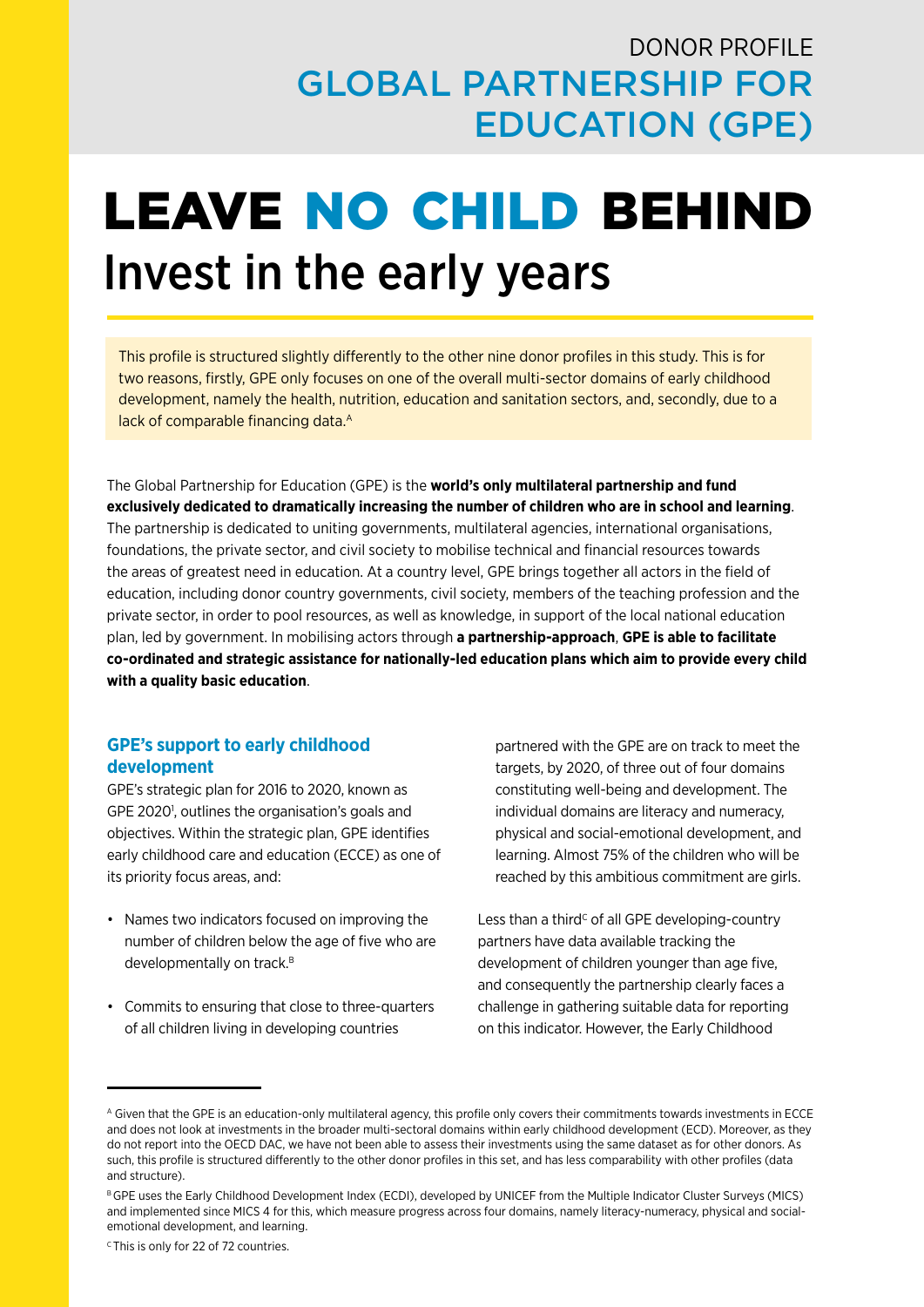Development Index (ECDI) surveys conducted in the 22 developing-country partners between 2011 and 2014 have shown that for:

- **• Indicator one:** Two-thirds (66%) of children between the ages of three and five were developmentally on track. The percentage for girls was higher, at 68%.
- **• Indicator two:** Progress on access to pre-primary education through the pre-primary gross enrolment ratio. The target is to reach an average of 32.2% by 2020 and is currently on track.

Based on its strategic plan and the country-level evidence on indicators, there is little doubt of GPE's strong strategic commitment to early childhood education. This, coupled with a clear measurement and accountability framework, enables progress to be made at both country and global levels. GPE is also invested in supporting the development of a greater body of work on ECCE. This is being achieved from within the partnership and, at the same time, GPE is also reaching out to other actors globally to help grow number of activities in this area.

There are two examples of how this is already happening:

- 1. The **Better Early Learning and Development at Scale (BELDS)** is an initiative enabling GPE to help support capacity development for integrating existing effective approaches, tools and models into national planning and policy implementation cycles. This includes providing 1.3 million US dollars in financing to UNICEF for piloting relevant tools in four partner countries, accompanied by tailored in-country capacity development activities and several peer learning exchanges and events related to ECCE planning and implementation in 2019.<sup>D</sup> In addition, GPE intends to create case studies and a global toolkit for the benefit of other developing-country partners.
- 2. GPE has recently launched:
	- a. A **Knowledge and Innovation Exchange** to inform both practice and policy advocacy. Through this, GPE has invested five million US dollars to harness successful knowledge and innovation in ECCE policy planning and implementation across the partnership.
	- a. A **[Massive Open Online Course \(MOOC](http://www.iiep.unesco.org/en/join-our-mooc-planning-early-childhood-education-5055))**<sup>E</sup> on mainstreaming early childhood education (ECE) into education sector planning for ministry of education officials, with the intention to promote widespread inclusion of ECCE in education sector plans.

Both initiatives aim to build global knowledge and good practice in bringing quality early childhood services to scale within national education systems, particularly in developing countries.

## **GPE financing for pre-primaryF**

**Between 2004 and 2017, the GPE provided 4.1 billion US dollars in grants. A portion of the grant funds, 265 million dollars, which was equal to 6.5% of all GPE funding for this period, went towards ECCE activities.** In 2017, the latest dataset available, this was around 5% of the total.<sup>G</sup>

The foundation of GPE's operational model is to provide technical and financial support to produce good quality and nationally-owned education-sector plans. Furthermore, the model provides funds for particular areas identified in sector plans, and these have remained relatively stagnant over time. The allocation of grant funding, therefore, also shows that developingcountry partners are demanding funding for ECCE. Several countries have even dedicated their entire GPE implementation grant to ECCE activities. These countries include Guyana, the Kyrgyz Republic, Moldova, Mongolia and Nicaragua.

**In addition, there is a growing level of inclusion of ECCE among developing country partners. In 2018, 24 out of the 27 active education sector grants had an ECCE component.<sup>H</sup>** Most of the GPE partner developing countries with current active implementation grants financing ECCE activities are in Africa. Half of these countries are affected by fragility or conflict; therefore, this is almost certainly where the greatest need and the largest challenges may be found for scaling up ECCE.

D Information provided by GPE on the BELDS project to authors of the report.

E Further information about the Massive Open Online Course is available at: www.iiep.unesco.org/en/join-our-mooc-planning-earlychildhood-education-5055.

F Unfortunately, GPE does not provide sufficient breakdown of its financing to allow for a comparable analysis in relation to other donors. Please note that it was not possible to identify total spending by GPE in comparisons to other donors as, it only allocates funds to education (and thus a total is not comparable to other donors) and, secondly, they do not report into the OECD DAC CRS.

G These figures are based on GPE data provided to the author. An estimated 265 million US dollars of 4.1 billion dollars has been spent on early childhood care and education between 2004–2017. For ESPIG financing between 2014–2017, approximately 5% of ESPIG financing went to the early childhood care and education sub-sector. For 2017, there has been an estimated 25 million dollars in ESPIG spending towards early childhood care and education of a total 480 million dollars.

H Portfolio Review, page 13. Only 'co-financed' and 'stand-alone' grants were coded to provide insights into the themes supported by ESPIGs and their alignment to GPE 2020 strategic goals.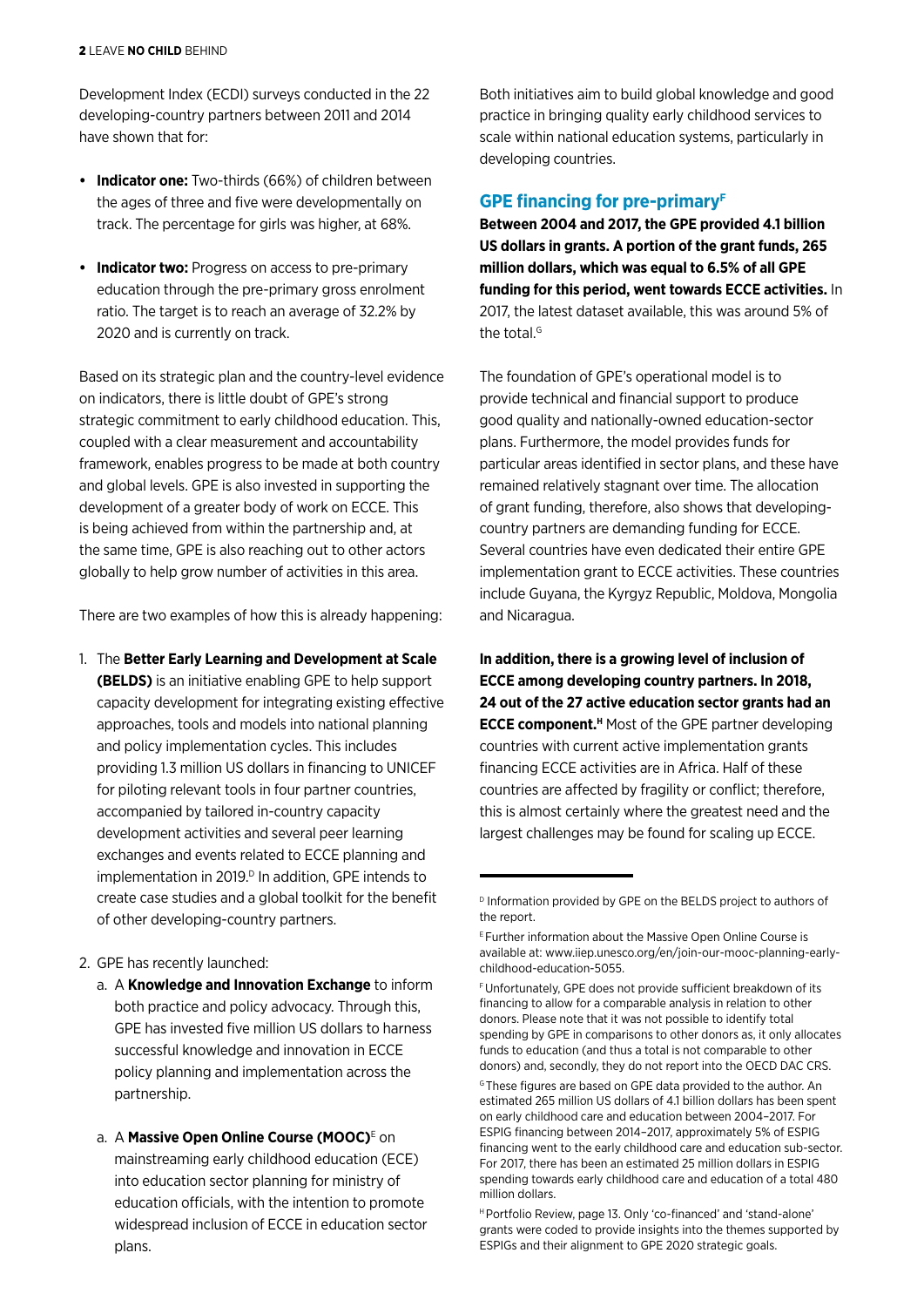#### **Early childhood education and disability**

GPE's vision calls for inclusive and equitable quality education for all, including for children with disabilities. At the heart of the GPE's vision and mission is a strong focus on equity; this is complemented with a crosscutting commitment throughout the GPE 2020 strategy to include children with disabilities. Furthermore, the GPE model has inbuilt incentives for system strengthening. Thirty percent of a country's disbursement is linked to achieving specific results in equity, efficiency and learning outcome. The process, outcome or output indicators are determined by the government and development partners, and could potentially be tied to results to improve disability inclusion.

**GPE is supportive of countries planning for children with disabilities and inclusive education.** For example, the partnership provides:

- Guidance, support and funding for interventions to include children with disabilities in countries' education systems.
- Funding for teacher training in inclusive education to ensure teachers can provide quality education for all students, and equipment and learning materials.

• Support for improved disability data. While GPE is committed to ensuring more and better-quality disability data are available, there is still a long way to go before this is accomplished.

Overall, GPE has provided 439 million US dollars to support the implementation of plans that include activities facilitating the enrolment of children with disabilities into the education system. Since 2012, GPE has further provided 5.07 million dollars to developingcountry partners so that these countries may fund activities specifically for educating children with disabilities.2

In 2017, 51 country-sector plans explicitly addressed the needs of children with a disability.<sup>2</sup> This demonstrates that disability and inclusion remain central to the GPE's efforts. However, more work is required: of the 51 countries whose plans provide for the disabled, only seven planned to increase co-ordination efforts for children with disabilities within ECCE, and one country has early screening for children with disabilities in their plans.2

Showing the children that Sense International help with deafblindnes in Kenya, Kilimani Primary School. Mary Marugi, age five

©STEWART WILLIAMS FEATURES Sense International. Kenya.